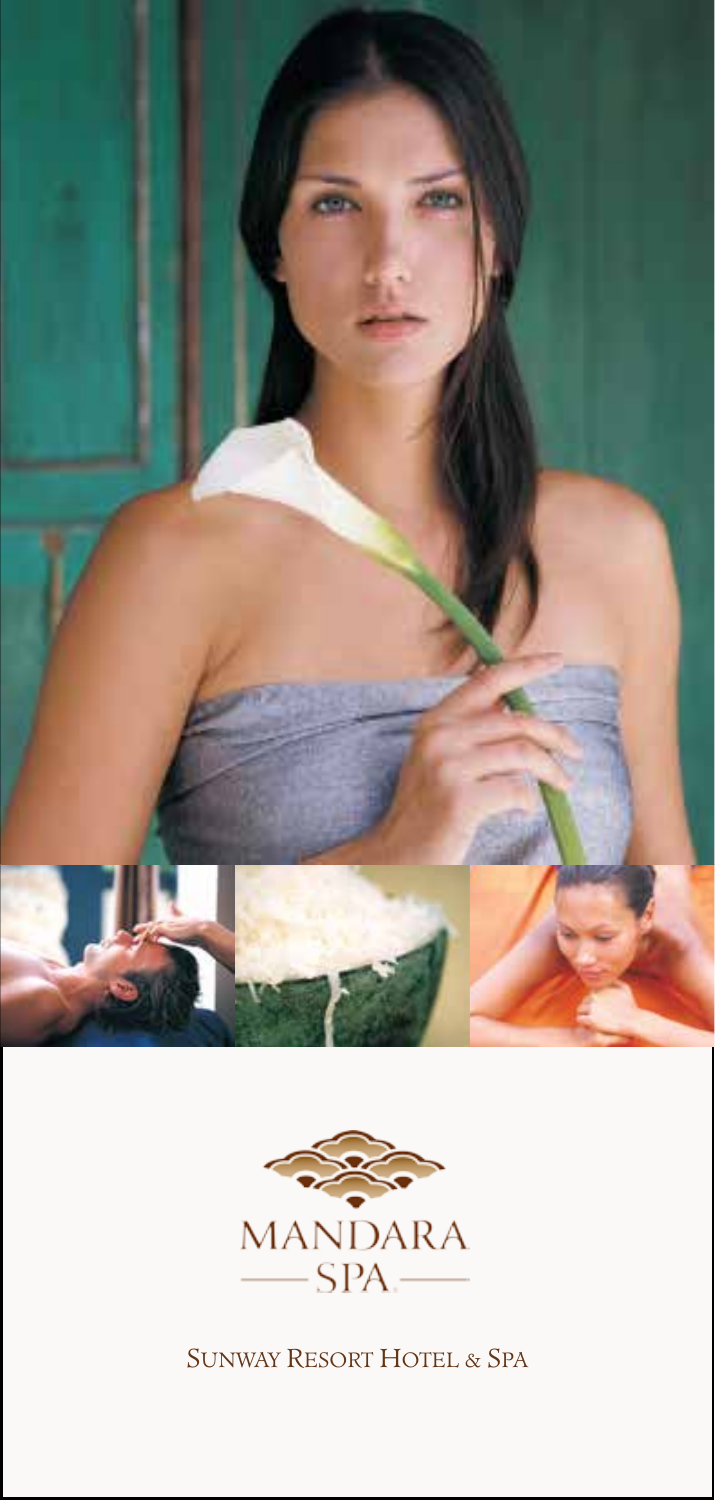# Packaged by Mandara

Ultimate Indulgence 2 hrs 40 mins An exotic, luxurious and unforgettable celebration of indulgence. Aromatherapy Floral Footbath ~ Lavender Body Wash ~ Choice of Traditional Body Scrub ~ Herbal Steam ~ Aromatherapy Floral Bath ~ Mandara Massage ~ Foot Massage ~ Elemis Taster Facial. RM704.90

Frangipani Body Glow 2 hrs Entice your body to an exfoliation with a difference. Warmed oils drizzled over your body ~ sumptuous Elemis Exotic Lime & Ginger Salt Glow massaged into the skin to slough away dryness ~ shower ~ embalm the body with Elemis Exotic Frangipani Monoi  $Oil \sim$  receive a relaxing scalp massage and a mini facial whilst wrapped in the fragrant cocoon ~ Balinese Massage. RM598.90

| Nirvana                                                       | 1 <sub>hr</sub> 15 <sub>mins</sub> |
|---------------------------------------------------------------|------------------------------------|
| With Mandara Massage                                          | RM450.50                           |
| any 50-min Massage                                            | RM265.00                           |
| Begin with a Floral Footbath, a symbolic cleanse to wash away |                                    |

the world and prepare you for total relaxation. Step into the steam shower - infused with a detoxifying concoction of aromatic oils, herbs and spices - and enjoy herbal tea and cookies as you take time out to relax. Finally, enjoy a blissfully relaxing and rejuvenating massage of your choice.  $\frac{55.00}{\text{away}}$ 

Dream Weaver 1 hr 50 mins Head to toe indulgence for radiant skin and a dream-like sense of overall well-being. Aromatherapy Floral Footbath ~ Balinese Massage ~ Pure Nature Facial. RM429.30

Harmony 2 hrs A delightful package that will leave you looking refreshed and radiant. Aromatherapy Floral Footbath ~ Lavender Body Wash ~ Choice of Traditional Body Scrub ~ Aromatherapy Floral Bath ~ Balinese Massage or Pure Nature Facial. RM429.30

Ocean Detox Wrap 1 hr 50 mins Essentially a seaweed and clay body treatment designed to stimulate the lymphatic system, purge impurities and provide a mineral blast to the skin. A foil wrap is used to encourage the elimination of toxins, while a scalp massage manages to seemingly cleanse your mind. After a detoxifying steam shower and cleansing tea, lie down, close your eyes and sink into heaven with a body massage using a purifying blend of essential oils. RM429.30

Spa Sampler 1 hr 20 mins Experience the pleasure of relaxation with this combination of Balinese Massage and your choice of Refresher Facial or Foot Massage. RM307.40

# Elemis Face

## Elemis Pro-Collagen 1 hr 15 mins Quartz Lift Facial

RM503.50

Clinically proven, after just one treatment, to reduce the number of wrinkles by up to 94%\* and improves skin firmness by up to 57%\*. Uses professional strength formulations for maximum efficacy, leaving a firmer, uplifted, more youthful looking appearance.

*All prices are quoted in Ringgit Malaysia and inclusive of applicable Goods and Services Tax. Rates are subject to change without notice.*

# Elemis Skin IQ+

Facial for Men

Clinically proven\*, this treatment is tailored to meet the needs of a hectic lifestyle and to combat the harsh, ageing effects of frequent shaving, environmental pollution and constant travel, giving men the ultimate skin overhaul with maximum anti-ageing results. 1 hr 15 mins RM461.10

#### Elemis Skin Specific Facial 1 hr *Fruit Active Glow* RM270.30

Brings back the glow to a lifeless complexion. Skin is deeply cleansed and stimulated by specialist Eastern massage techniques, whilst powerful conditioning actives nourish and renew vital radiance.

### *Exotic Moisture Dew*

Treat your skin to a moisture boost. Following a specialist facial massage, the skin is fed with thirst-quenching actives that will bring back that healthy, dewy look to the skin.

### *Herbal Lavender Repair*

For perfect restoration of skin balance. Deep cleansing to draw out skin impurities, this facial will help reduce unwanted shine, refine the pores and treat skin breakouts.

*\*Independent clinical trials*

# Elemis Body

# Elemis Exotic Frangipani

Body Nourish Wrap 45 mins Aromatic Tahitian Coconut and Frangipani flowers are soaked together to produce Monoi which is poured over the body then cocooned in a foil wrap and includes a mini facial. Drenches skin with moisture and provides ultimate radiance, vitality and all over body glow. RM249.10

Elemis Exotic Lime and 45 mins Ginger Salt Glow RM249.10

A body exfoliation to invigorate and revitalise. After light body brushing, warm oil is dripped over the body, before the sublime Elemis Exotic Lime and Ginger Salt Glow is applied and followed by a mini facial. Skin is deeply cleansed and moisturised, leaving it glowing and vibrant, replenished and flawless.

# Face of Mandara

Pure Nature Facial 50 mins Mandara Spa's signature facial is rich in enzymes that can peel away dead skin, antioxidant vitamins to protect and treat the cells from environmental (and self-induced!) pollutants and natural oils for deep nourishment. We use only natural ingredients with no harmful preservatives or additives. There are three options for different skin types, relying on nature's life-force to restore the equilibrium and deliver a vitamin and mineral burst to your skin. Preserve - a cleansing and rejuvenating facial for normal skin. RM206.70

Renew - a fruit acid facial for treating environmentally damaged skin.

Enrich - a nourishing facial for dry or mature skin.

*All prices are quoted in Ringgit Malaysia and inclusive of applicable Goods and Services Tax. Rates are subject to change without notice.*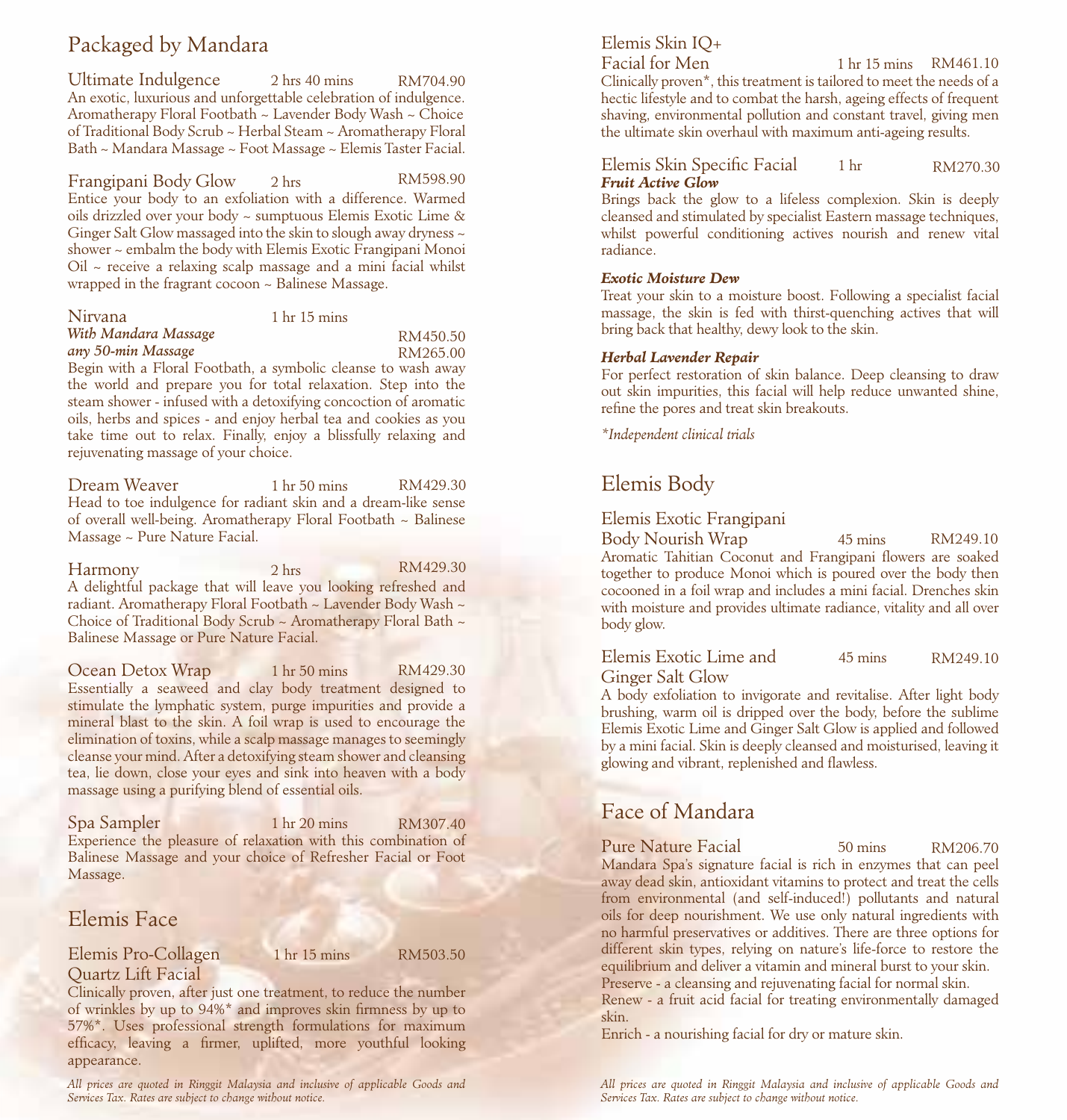# Body of Mandara

| Mandara Massage                                               | 1 <sub>hr</sub> 20 <sub> mins</sub> | RM598.90 |
|---------------------------------------------------------------|-------------------------------------|----------|
|                                                               | $50 \text{ mins}$                   | RM376.30 |
| Not to be missed never to be forgotten. Our signature massage |                                     |          |

Not to be missed, never to be forgotten. Our signature mass performed by two therapists working together, is a unique blend of five different massage styles - Shiatsu, Thai, Hawaiian Lomi Lomi, Swedish and Balinese. The synchronisation of the two therapists makes this massage a sublime experience.

| Balinese Massage | 1 <sub>hr</sub> 20 mins | RM328.60 |
|------------------|-------------------------|----------|
|                  | $50 \text{ mins}$       | RM206.70 |

Our most relaxing massage, harnessing the therapeutic properties of 100% pure essential oils. Used for centuries to renew, strengthen and heal both body and mind, this traditional therapy combines stretching, long strokes, skin rolling and palm and thumb pressure techniques to relieve tension, improve blood flow, ease stress and calm the mind. It can also help to improve the circulatory, lymphatic, muscular and nervous systems. For jetlag recovery, choose our Tranquility massage oil blend.

Royal Thai Massage Exotic, rejuvenating and the ultimate subliminal body workout. Using no oil, this firm massage aims to release tension, increase vitality and flexibility, and create wholeness of body, mind and spirit. It is a masterful fusion of Indian Ayurvedic stretching techniques and the Chinese method of deep tissue pressure point massage. It helps to release toxins, stimulate blood flow, realign the body and restore suppleness. 1 hr 30 mins RM323.30

Warm Stone Massage 50 mins The healing power of touch combines with the energy of the earth in this relaxing, muscle melting massage. Smooth, warmed rocks glide across your body in long, flowing strokes. The heat helps to relax the muscles and has a soothing effect on your emotions. Simultaneously, rocks are placed on the body's various energy points to encourage the body's healing potential. RM238.50

Muscle Ease Massage 50 mins This deep tissue sports massage is an effective way to assist with muscle relaxation. It is designed to increase flexibility, relieve muscle tightness and improve circulation and recovery time. RM206.70

Fancy Foot-work 50 mins The most blissful ride your feet will ever take you on. It's like reflexology without the "ouch". Based on the same therapeutic principles of its ancient ancestor, this foot massage will help to release toxins and restore your body's energy flow. And it feels like bliss at its celestial best. RM185.50

# More of Mandara

| Spa Pedicure    | 1 <sub>hr</sub> 15 <sub>mins</sub> | RM100.70 |
|-----------------|------------------------------------|----------|
| French Manicure | 1 <sub>hr</sub> 15 <sub>mins</sub> | RM100.70 |
| Spa Manicure    | 1 <sub>hr</sub>                    | RM90.10  |

These deluxe treatments include an aromatherapy hand or foot soak, traditional nail care, cuticle stimulation, nail polish and a wonderfully relaxing hand and arm or lower leg massage. Spa Pedicure also includes a rejuvenating foot mask.

# Gift Certificate

Gift certificate purchase is available for all spa treatments or at a value amount. Please contact our Spa Reception for further details.

# Homecare & Gifts

Luxury skin and body care products along with beautiful gifts are available at our spa boutique.